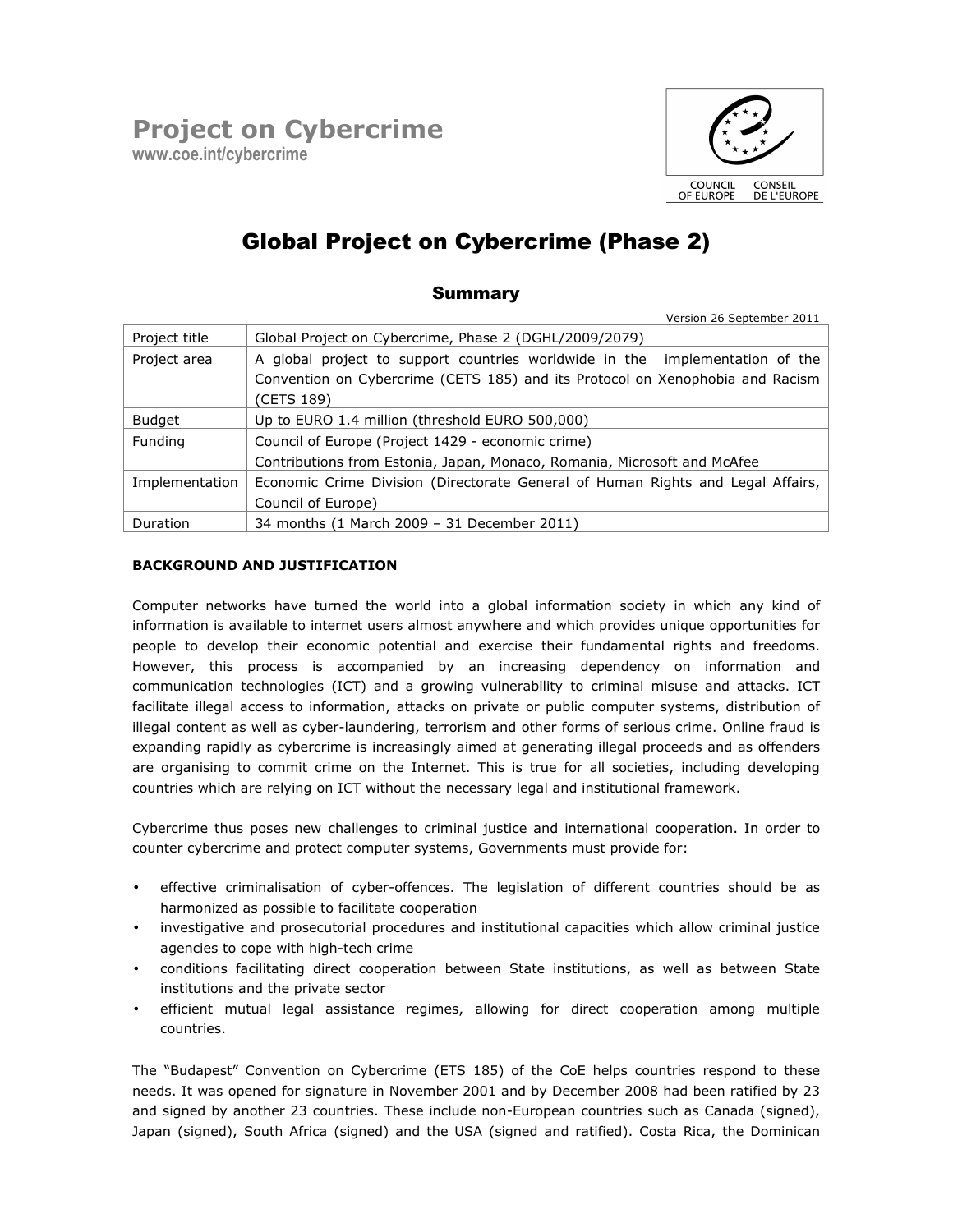Republic, Mexico and the Philippines have been invited to accede. The Additional Protocol on the Criminalisation of Acts of a Racist and Xenophobic Nature Committed through Computer Systems (ETS 189) of January 2003 had been ratified by 13 and signed by another 21 States. Equally important is that a large number of countries worldwide is using the convention as a guideline or model law for the strengthening of their cybercrime legislation.

From September 2006 to February 2009, the CoE implemented the first phase of the Project on Cybercrime in order to support countries worldwide in the implementation of the Convention. The project was funded by the CoE and contributions from Microsoft and Estonia.

During this period the project helped establish the Convention as the primary reference standard for cybercrime legislation globally. This is reflected among other things in the recognition that the Convention received by a wide range of international and regional organisations and the ever stronger cooperation with the private sector and other initiatives.

The project helped create a momentum of cooperation against cybercrime at all levels. Several Octopus Interface conferences and a large number of other meetings were organised or supported. It provided specific legislative advice and helped shape cybercrime legislation in a wide range of European and non-European countries in Africa, Asia, the Caribbean and Latin America. More than 100 countries now use the Convention as a guideline for their legislation. The project familiarised hundreds of law enforcement and criminal justice officers around the world with the investigative tools provided by the Convention. In this connection, modules for the training of judges were prepared. The project promoted effective international cooperation and in particular the creation of 24/7 points of contact and stronger cooperation with the G8 High-tech Crime Subgroup and Interpol.

Issues identified during phase 1 of the project included:

- The need for public-private cooperation, in particular the cooperation between law enforcement and internet service providers. In response, guidelines were developed to help law enforcement and ISPs structure their cooperation in the investigation of cybercrime
- The need to protect personal data and privacy while enhancing the security of cyberspace
- The need for a further strengthening of measures to protect children from exploitation and abuse on the internet.

The present project (phase 2) is designed to follow up on this and to build on the momentum created. It is to serve as a resource allowing the CoE to support European and non-European countries in a pragmatic and flexible manner.

| Project<br>objective | To promote broad implementation of the Convention on Cybercrime (CETS 185)<br>and its Protocol on Xenophobia and Racism (CETS 189) and related international<br>standards |  |  |  |  |
|----------------------|---------------------------------------------------------------------------------------------------------------------------------------------------------------------------|--|--|--|--|
| Output 1             | Legislation and policies: Cybercrime policies and legislation strengthened in<br>accordance with the Convention on Cybercrime and its Protocol<br>Indicators              |  |  |  |  |
|                      | Legislation analysed of at least 30 countries<br>٠<br>At least 10 legal opinions provided and at least 15 draft laws available<br>٠                                       |  |  |  |  |
|                      | Country profiles available for at least 75 countries<br>٠                                                                                                                 |  |  |  |  |
|                      | Workshops and conferences on cybercrime legislation organised covering up to                                                                                              |  |  |  |  |

#### OBJECTIVE, EXPECTED OUTPUTS AND ACTIVITIES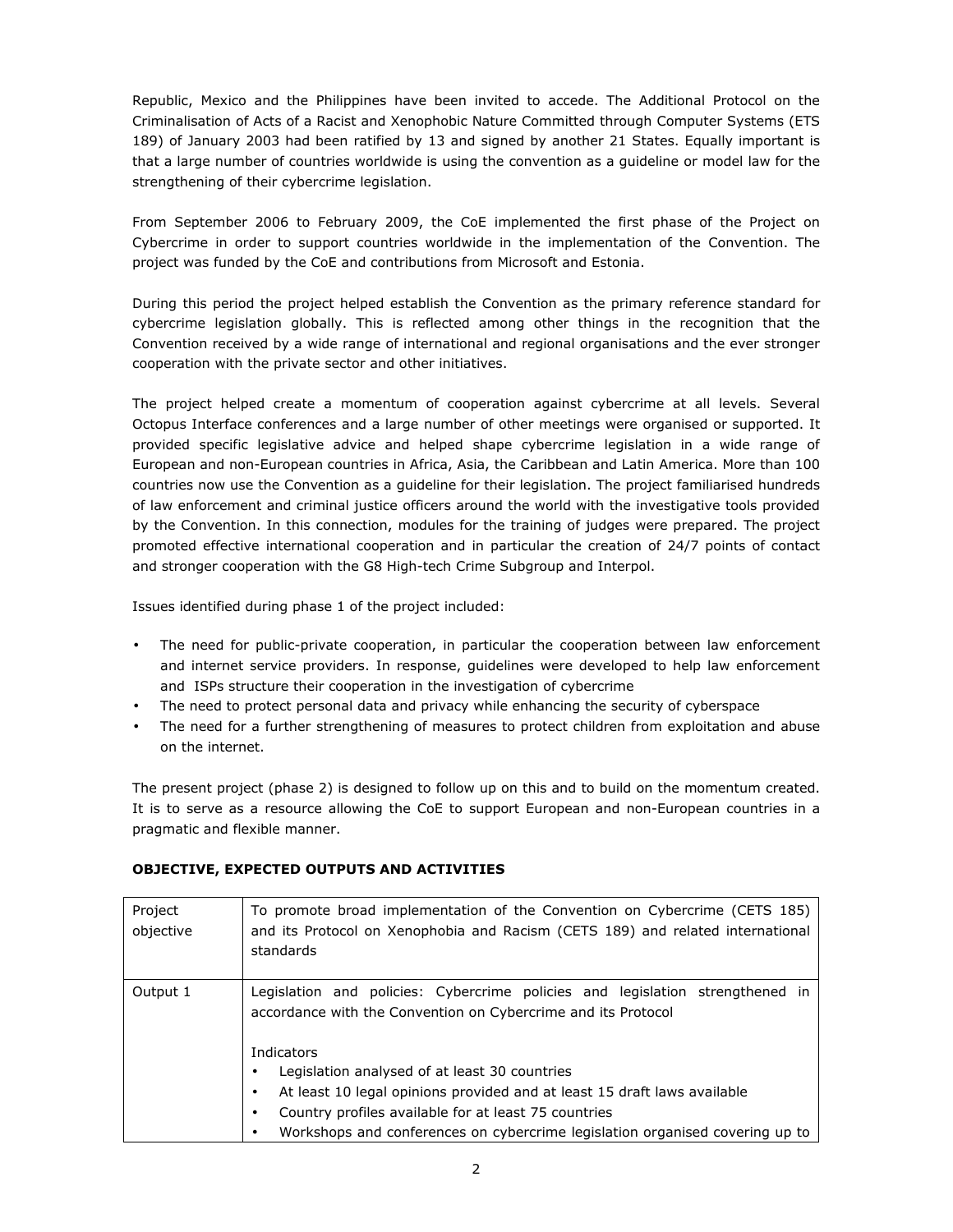|          | 100 countries                                                                                                                                                                                                                                                                                                                                                                                                            |  |  |  |  |
|----------|--------------------------------------------------------------------------------------------------------------------------------------------------------------------------------------------------------------------------------------------------------------------------------------------------------------------------------------------------------------------------------------------------------------------------|--|--|--|--|
| Output 2 | International cooperation: Capacities of 24/7 points of contact, high-tech crime<br>units and of authorities for mutual legal assistance strengthened                                                                                                                                                                                                                                                                    |  |  |  |  |
|          | Indicators<br>Directory of contact points updated on a regular basis in cooperation with the<br>$\bullet$<br>G8 High-tech Crime Subgroup<br>Increase in the number of urgent requests sent and received by contact points<br>$\bullet$<br>Advice provided to 24/7 points of contact and high-tech crime units<br>$\bullet$<br>Cooperation manual on mutual legal assistance in cybercrime matters available<br>$\bullet$ |  |  |  |  |
| Output 3 | Investigation: Law enforcement - service provider cooperation in the investigation<br>of cybercrime improved on the basis of the guidelines adopted in April 2008                                                                                                                                                                                                                                                        |  |  |  |  |
|          | Indicator<br>Cooperation agreements concluded between law enforcement and ISPs in at<br>least 5 countries in line with the guidelines developed during the first phase<br>At least 10 events organised to promote LEA-ISP cooperation<br>$\bullet$<br>Further proposals for public-private cooperation developed<br>٠                                                                                                    |  |  |  |  |
| Output 4 | Financial investigations: enhanced knowledge among high tech crime units and<br>FIUs to follow money flows on the internet and stronger cooperation between<br>financial intelligence and investigation units, high-tech crime units and the private<br>sector                                                                                                                                                           |  |  |  |  |
|          | Indicators<br>Typology study on money flows and financial investigations adopted and<br>disseminated among MONEYVAL, FATF and Euro-Asia Group members<br>Up to 2 international workshops carried out<br>$\bullet$<br>Recommendations on financial investigations on the internet available<br>$\bullet$<br>Recommendations available on multi-stakeholder action against criminal<br>$\bullet$<br>money on the internet  |  |  |  |  |
| Output 5 | Judges and prosecutors: Training for judges and prosecutors in cybercrime and<br>electronic evidence institutionalised                                                                                                                                                                                                                                                                                                   |  |  |  |  |
|          | Indicators<br>Training concept for judges and prosecutors adopted and widely disseminated<br>Model training manual and workshop for judges and prosecutors available and<br>tested in up to seven training events.<br>Up to 150 judges and prosecutors trained<br>٠<br>Training manual disseminated                                                                                                                      |  |  |  |  |
| Output 6 | Data protection and privacy: Data protection and privacy regulations in connection<br>with cybercrime investigations improved in line with Council of Europe and other<br>relevant international standards                                                                                                                                                                                                               |  |  |  |  |
|          | Indicator<br>Up to 5 legal opinions on data protection standards in line with CETS 108 and<br>181 prepared and at least 5 draft laws available in non-European countries                                                                                                                                                                                                                                                 |  |  |  |  |